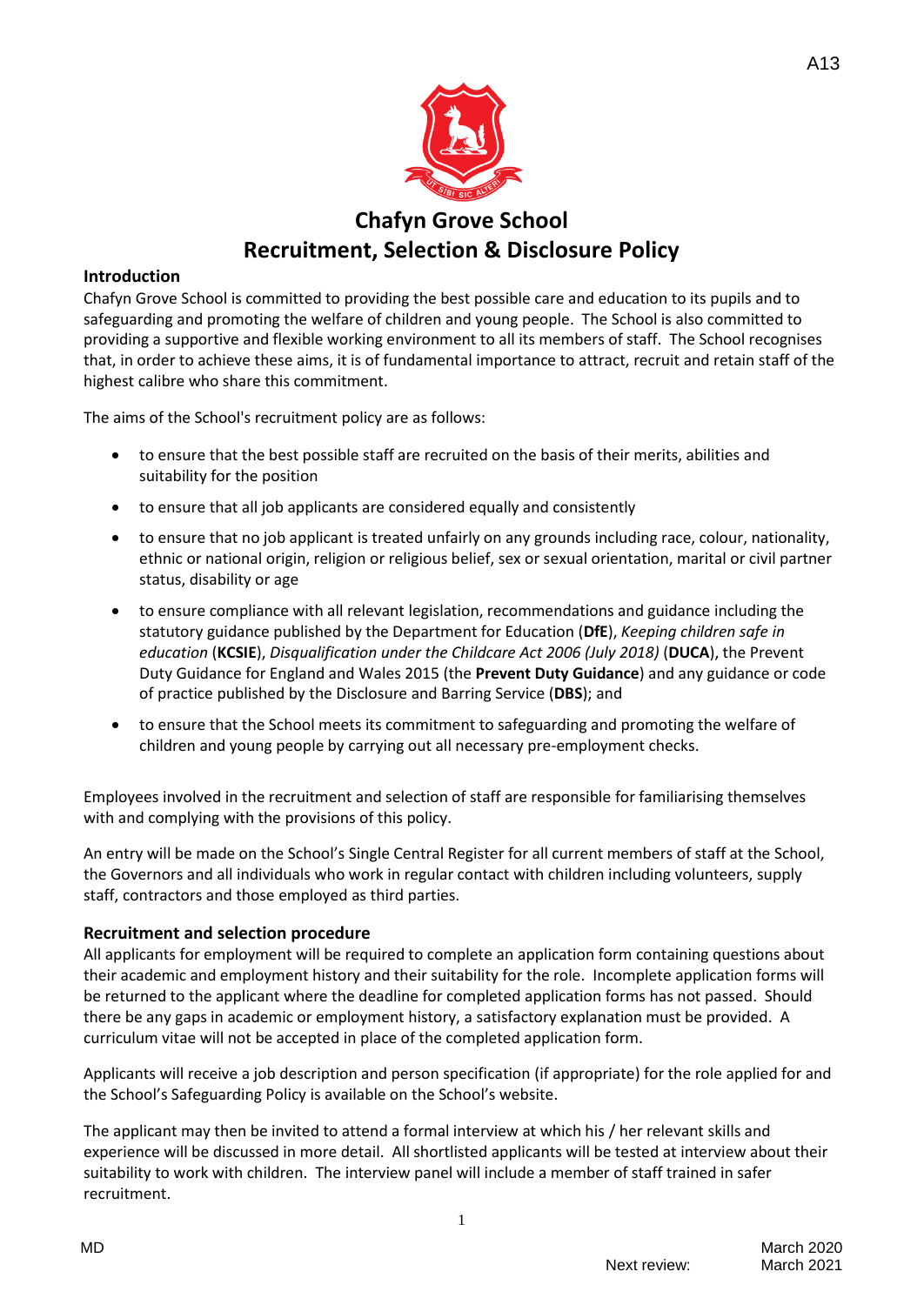If it is decided to make an offer of employment following the formal interview, any such offer will be conditional on the following:

- the agreement of a mutually acceptable start date and the signing of a contract incorporating the School's standard terms and conditions of employment
- verification of the applicant's identity (where that has not previously been verified)
- verification of qualifications, whether professional or otherwise, which the School takes into account in making the appointment decision, or which are referred to in the application form, whether a requirement for the role or not
- verification of the applicant's employment history
- the receipt of two references (one of which must be from the applicant's most recent employer) which the School considers to be satisfactory
- for positions which involve "teaching work", information about whether the applicant has ever been referred to, or is the subject of a sanction, restriction or prohibition issued by the Teaching Regulation Agency (TRA) which renders them unable or unsuitable to work at the School
- for applicants who have carried out teaching work outside the UK, information about whether the applicant has ever been referred to, or is the subject of a sanction issued by a regulator of the teaching profession in any other country which renders them unable or unsuitable to work at the School
- where the position amounts to "regulated activity the receipt of an enhanced disclosure from the DBS which the School considers to be satisfactory
- where the position amounts to "regulated activity" confirmation that the applicant is not named on the Children's Barred List.
- information about whether the applicant has ever been subject to a direction under section 142 of the Education Act 2002 which renders them unable or unsuitable to work at the School
- for management positions, information about whether the applicant has ever been referred to the Department for Education, or is the subject of a direction under section 128 of the Education and Skills Act 2008 which renders them unable or unsuitable to work at the School
- confirmation that the applicant is not disqualified from acting as a trustee / governor or senior manager of a charity under the Charities Act 2011
- confirmation that the applicant is not disqualified from working in connection with early or later years provision
- verification of the applicant's medical fitness for the role verification of the applicant's right to work in the UK; and
- any further checks which the School decides are necessary as a result of the applicant having lived or worked outside of the UK which may include an overseas criminal records check, certificate of good conduct or professional references.

## **Pre-employment checks**

In accordance with the recommendations set out in KCSIE, DUCA and the requirements of the Education (Independent School Standards) Regulations 2014 and the *Boarding schools: national minimum standards)* the School carries out a number of pre-employment checks in respect of all prospective employees.

In addition to the checks set out below, the School reserves the right to obtain such formal or informal background information about an applicant as is reasonable in the circumstances to determine whether they are suitable to work at the School. This may include internet and social media searches.

In fulfilling its obligations the School does not discriminate on the grounds of race, colour, nationality, ethnic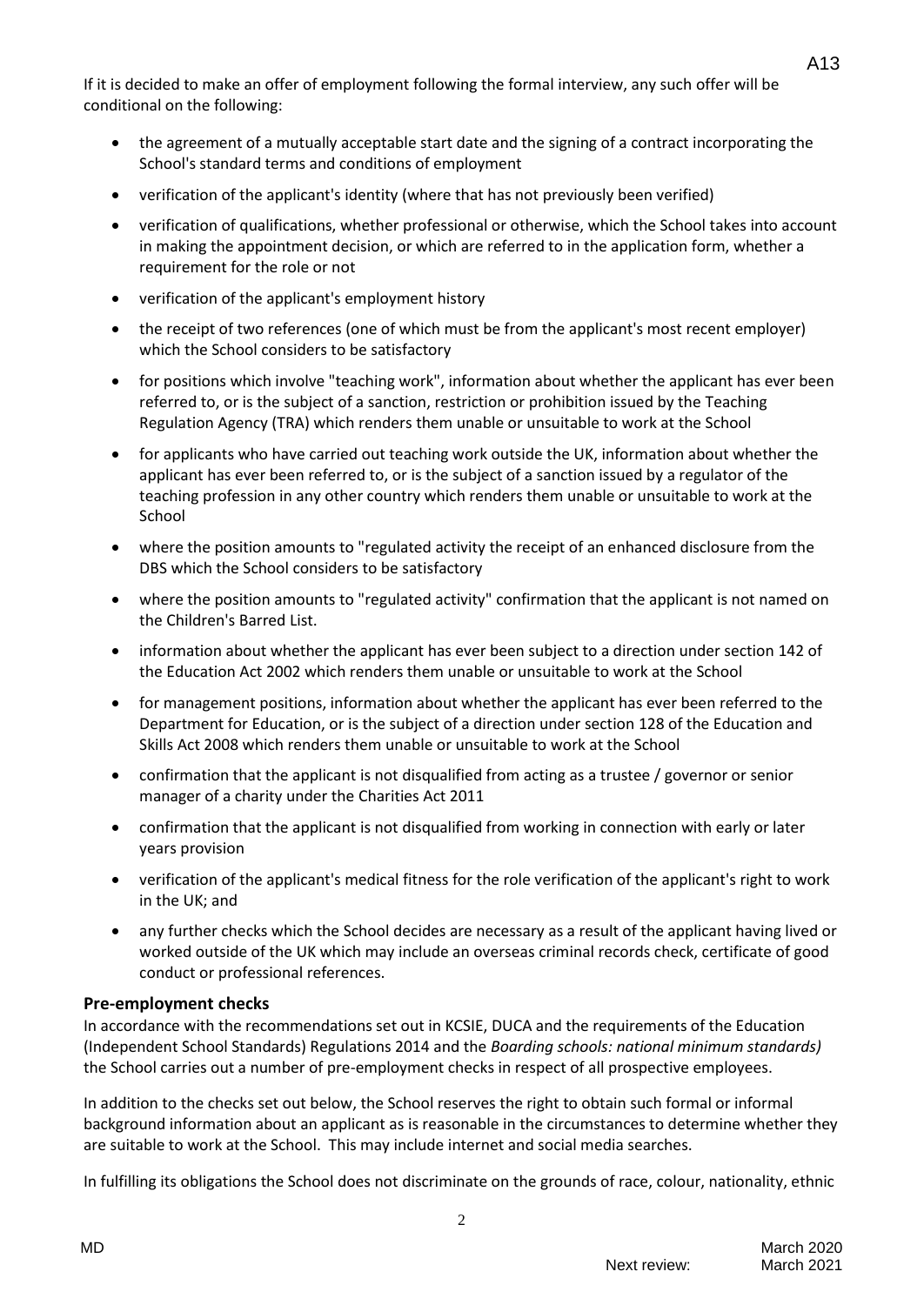or national origin, religion or religious belief, sex or sexual orientation, marital or civil partner status, disability or age.

## **Verification of identity, address and qualifications**

All applicants who are invited to an interview will be required to bring with them evidence of identity, right to work in the UK, address and qualifications as set out below and in the list of valid identity documents at Appendix 1 (these requirements comply with DBS identity checking guidelines):

- one document from Group 1; and
- two further documents from either of Group 1, Group 2a or Group 2b, one of which must verify the applicant's current address; and
- original documents confirming any educational and professional qualifications referred to in their application form.

## **Please note that originals of the above documents are required. Photocopies or certified copies are not sufficient.**

Where an applicant claims to have changed their name by deed poll or any other means (e.g. marriage, adoption, statutory declaration) they will be required to provide documentary evidence of the change.

The School asks for the date of birth of all applicants to assist with the vetting of the applicants. Proof of date of birth is necessary so that the School may verify the identity of, and check for any unexplained discrepancies in the employment and education history of all applicants. The School does not discriminate on the grounds of age.

## **References**

References will be taken up on short listed applicants prior to interview. Please note that no questions will be asked about health or medical fitness prior to any offer of employment being made.

All offers of employment will be subject to the receipt of a minimum of two references which are considered satisfactory by the School. One of the references must be from the applicant's current or most recent employer. If the current / most recent employment does / did not involve work with children, then a) verification of the most recent period of employment and reasons for leaving should be obtained; and b) the second reference should be from the employer with whom the applicant most recently worked with children. Neither referee should be a relative or someone known to the applicant solely as a friend.

All referees will be asked whether they believe the applicant is suitable for the job for which they have applied and whether they have any reason to believe that the applicant is unsuitable to work with children. All referees will be sent a copy of the job description and person specification for the role for which the applicant has applied. If the referee is a current or previous employer, they will also be asked to confirm the following:

- the applicant's dates of employment, salary, job title / duties, reason for leaving, performance, sickness and disciplinary record (questions about health or sickness records will only be included in reference requests sent out after the offer of employment has been made)
- whether the applicant has ever been the subject of disciplinary procedures involving issues related to the safety and welfare of children (including any in which the disciplinary sanction has expired), except where the issues were deemed to have resulted from allegations which were found to be false, unsubstantiated or malicious
- whether any allegations or concerns have been raised about the applicant that relate to the safety and welfare of children or young people or behaviour towards children or young people, except where the allegation or concerns were found to be false, unsubstantiated or malicious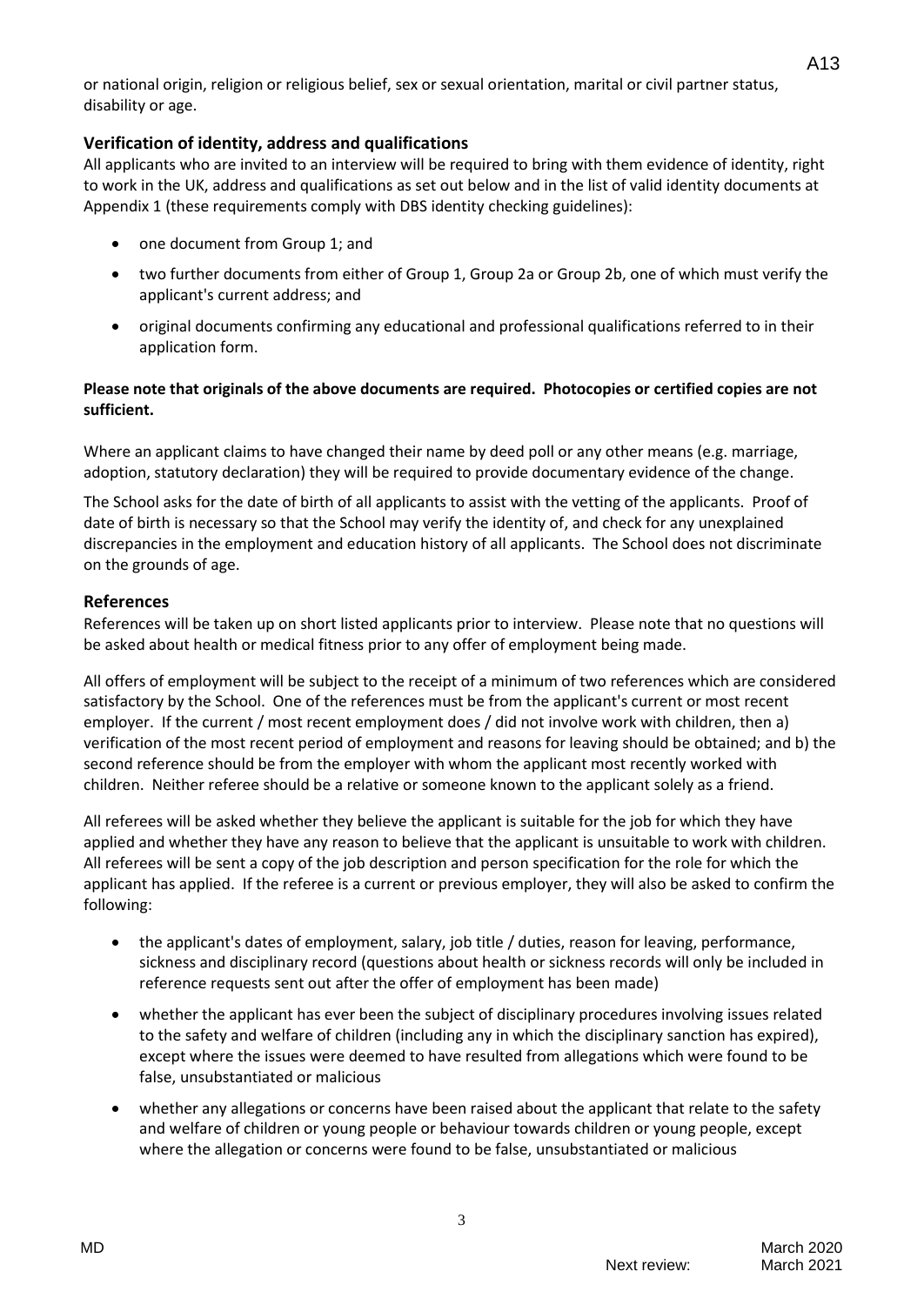The School will only accept references obtained directly from the referee and it will not rely on references or testimonials provided by the applicant or on open references or testimonials. All references should be from a senior person with 'appropriate authority' to give the reference.

The School will compare all references with any information given on the application form. Any discrepancies or inconsistencies in the information will be taken up with the applicant and the relevant referee before any appointment is confirmed.

Where a reference is not received prior to interview it will be reviewed upon receipt. Any discrepancies identified between the reference and the application form and/or the interview assessment form will be considered by the School. The applicant may be asked to provide further information or clarification before an appointment can be confirmed.

If factual references are received i.e. those which contain limited information such as job title and dates of employment, this will not necessarily disadvantage an applicant although additional references may be sought before an appointment can be confirmed.

The School may at its discretion make telephone contact with any referee to verify the details of the written reference provided and ensure that any electronic references originate from a legitimate source.

All internal candidates who apply for a new role at the School will have their application assessed in accordance with this procedure. References will be taken up on all internal candidates as part of the application process but can be provided by colleagues as the School will be the most recent employer.

## **Criminal records checks**

Prior to 29 May 2013 an enhanced disclosure contained details of all convictions on record (including those which are defined as "spent" under the Rehabilitation of Offenders Act 1974) together with details of any cautions, reprimands or warnings held on the Police National Computer. It could also contain non-conviction information from local police records which a chief police officer considered relevant to the role applied for at the School.

## **DBS filtering rules**

Since 29 May 2013 the DBS commenced the filtering and removal of certain specified information relating to old and minor criminal offences from all criminal records disclosures. The DBS and the Home Office have developed a set of filtering rules relating to spent convictions which work as follows:

# **For those aged 18 or over at the time of an offence**

An adult conviction for an offence committed in the United Kingdom will be removed from a DBS disclosure if:

- eleven years have elapsed since the date of conviction;
- it is the person's only offence; and
- it did not result in a custodial sentence.

It will not be removed under any circumstances if it appears on a list of "**specified offences**" which must always be disclosed. If a person has more than one offence on their criminal record, then details of all their convictions will always be included.

A caution received when a person was aged 18 or over for an offence committed in the United Kingdom will not be disclosed if six years have elapsed since the date it was issued, and if it does not appear on the list of "specified offences".

## **For those aged under 18 at the time of an offence**

A conviction for an offence committed in the United Kingdom will be removed from a DBS disclosure if:

- (a) five and a half years have elapsed since the date of conviction;
- (b) it is the person's only offence; and

A13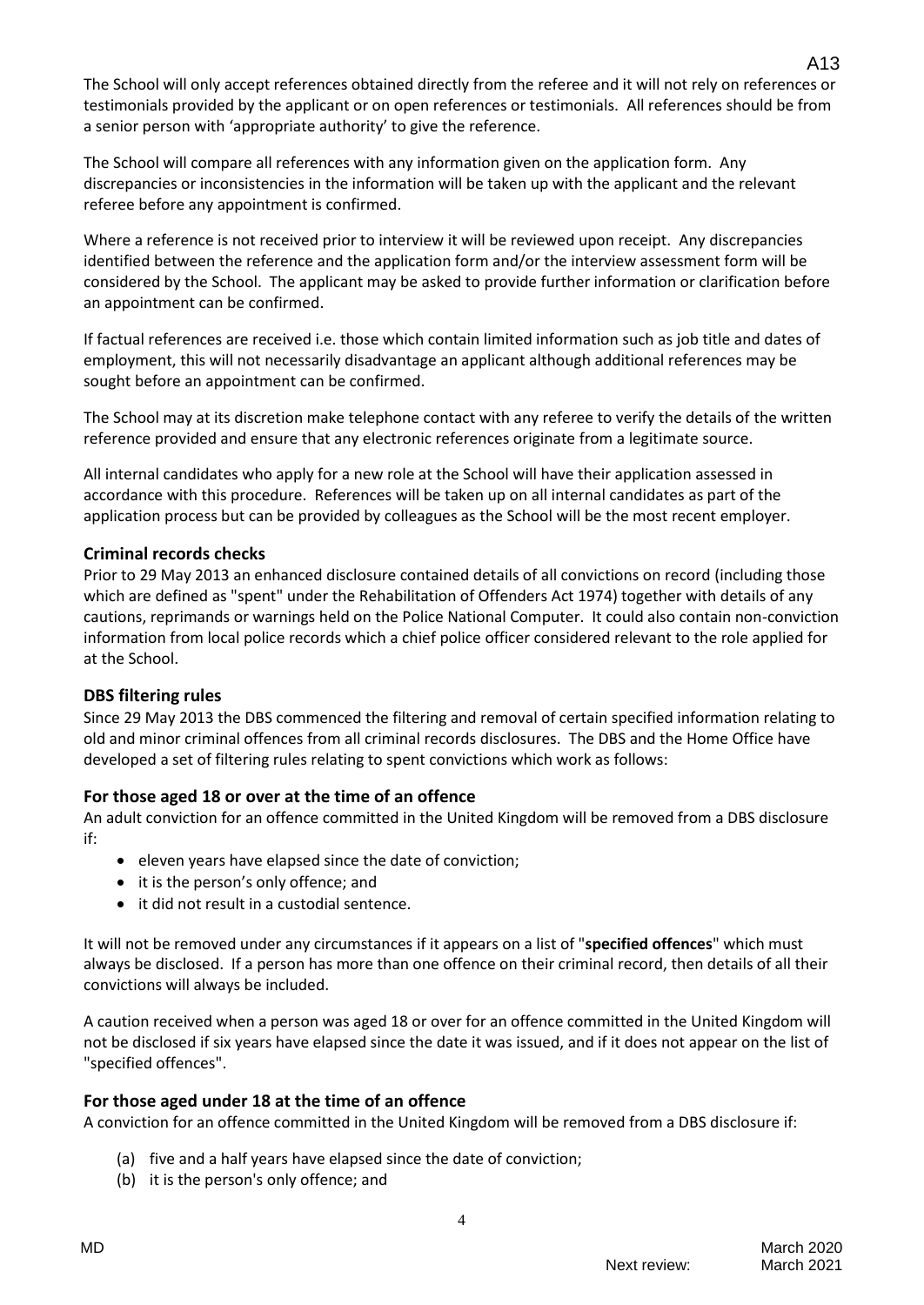(c) it did not result in a custodial sentence.

Again, the conviction will not be removed under any circumstances if it appears on the list of "specified offences", or if a person has more than one offence their criminal record.

A caution received when a person was aged under 18 for an offence committed in the United Kingdom will not be disclosed if two years have elapsed since the date it was issued and if it does not appear on the list of "specified offences".

# **The list of "specified offences" which must always be disclosed**

This contains a large number of offences, which includes certain sexual, violent and other offences that are considered so serious they will always be disclosed, regardless of when they took place or of the person's previous or subsequent criminal record. The list of "specified offences" can be found at:

[https://www.gov.uk/government/publications/dbs-list-of-offences-that-will-never-be-f](https://www.gov.uk/government/publications/dbs-list-of-offences-that-will-never-be-)iltered-from-acriminal-record-check.

# **Regulated activity**

The School applies for an enhanced disclosure from the DBS and a check of the Children's Barred List (now known as an Enhanced Check for Regulated Activity) in respect of all positions at the School which amount to "regulated activity" as defined in the Safeguarding Vulnerable Groups Act 2006 (as amended). The purpose of carrying out an Enhanced Check for Regulated Activity is to identify whether an applicant is barred from working with children by inclusion on the Children's Barred List and to obtain other relevant suitability information. Any position undertaken at, or on behalf of the School will amount to "regulated activity" if it regularly includes:

- unsupervised activities such as teach, train, instruct, care, supervise or provide advice/guidance on well-being or driving a vehicles only for children or supervising children frequently, meaning once a week or more; or
- personal care eg washing or dressing or health care of children.
- overnight, meaning between 2.00 am and 6.00 am; or
- provides the opportunity for contact with children.

Roles which are carried out on an unpaid / voluntary basis will only amount to regulated activity if, in addition to the above, they are carried out on an unsupervised basis.

It is for the School to decide whether a role amounts to "regulated activity" taking into account all the relevant circumstances. However, nearly all posts at the School amount to regulated activity. Limited exceptions could include an administrative post undertaken on a temporary basis in the School office outside of term time or voluntary posts which are supervised.

# **The DBS disclosure certificate**

The Data and Barring Service issues the DBS disclosure certificate to the subject of the check only, rather than to the School. It is a condition of employment with the School that the **original** disclosure certificate is provided to the School within two weeks of it being received by the applicant.

Employment will remain conditional upon the original certificate being provided and it being considered satisfactory by the School.

# **Starting work pending receipt of the DBS disclosure**

If there is a delay in receiving a DBS disclosure the Head has discretion to allow an individual to begin work pending receipt of the disclosure certificate. This will only be allowed if all other checks, including a clear check of the Children's Barred List (where the position amounts to regulated activity), have been completed and once appropriate supervision has been put in place.

# **Applicants with periods of overseas residence**

5 DBS checks will still be requested for applicants with recent periods of overseas residence and those with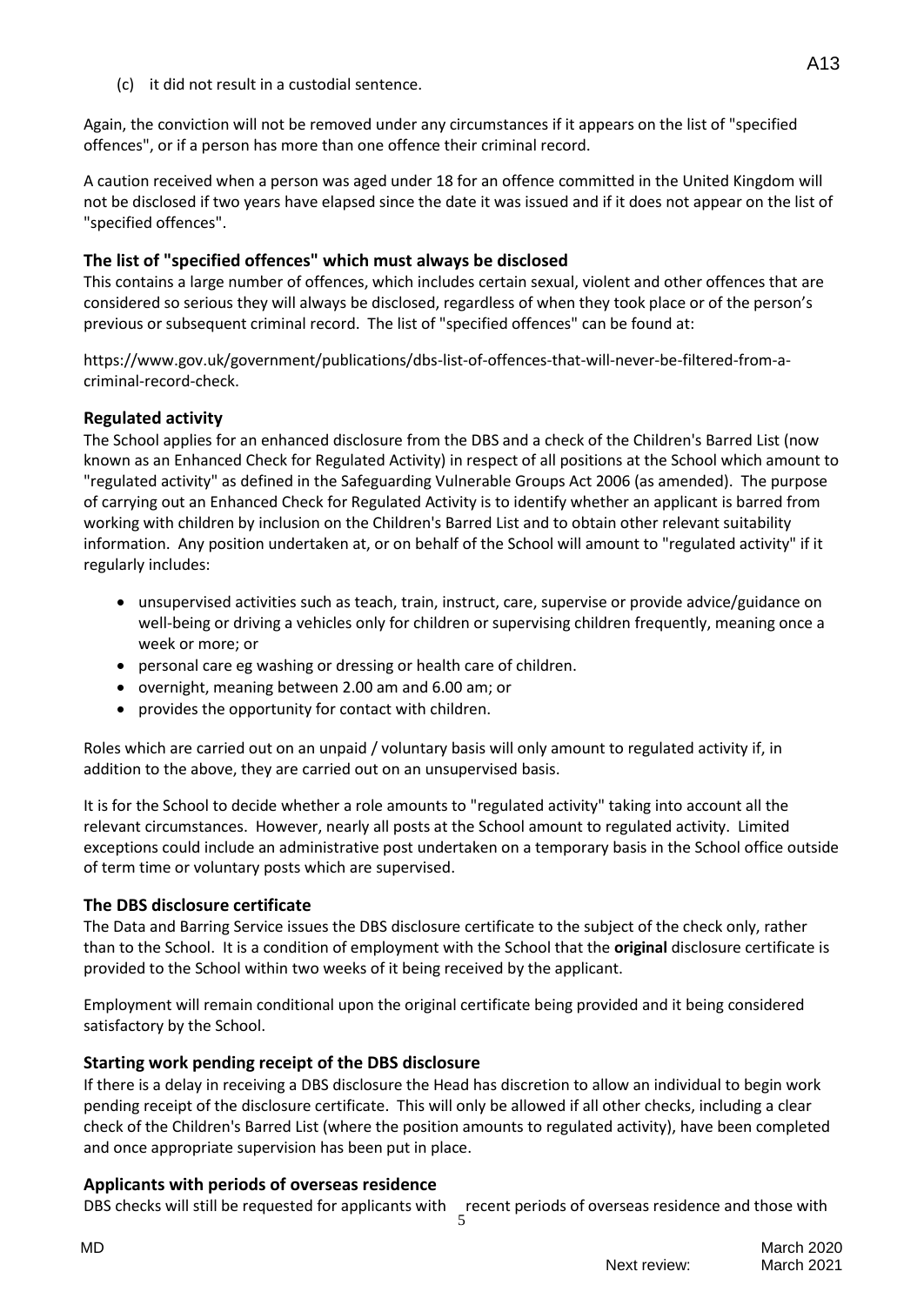little or no previous UK residence. The School will take into account the "DBS unusual addresses guide" in such circumstances.

The School takes into account the guidance issued by the NSPCC when deciding whether to request overseas information from applicants, which recommends that such information should be sought on those who have lived overseas for periods of three months or more in the last five years. However, the School recognises that Education (Independent School Standards) Regulations 2014 do not specify that a minimum period of overseas residence is required. The School therefore assesses each applicant's situation on its individual facts.

Where applicants are asked to provide further overseas information this will include an Overseas Police criminal records check from the relevant jurisdiction and / or references from any employment held.

Work can only commence once sufficient overseas information has been received and only if the School has considered that information and confirmed that the applicant is suitable to commence work at the School.

## **Prohibition from teaching check**

The School is required to check whether staff who carry out "teaching work" are prohibited from doing so. The School uses the Teacher Services System (TRA) to check whether successful applicants are the subject of a prohibition, or interim prohibition order issued by a professional conduct panel on behalf of the Teaching Regulation Agency.

In addition the School asks all applicants for roles which involve "teaching work" (and their referees) to declare in the application form whether they have ever been referred to, or are the subject of a sanction, restriction or prohibition issued by, the TRA or other equivalent body in the UK.

It is the School's position that this information must be provided in order to fully assess the suitability of an applicant for a role which involves "teaching work". Where an applicant is not currently prohibited from teaching but has been the subject of a referral to, or hearing before, the TRA (or other equivalent body) whether or not that resulted in the imposition of a sanction, or where a sanction has lapsed or been lifted, the School will consider whether the facts of the case render the applicant unsuitable to work at the School.

The School carries out this check, and requires associated information, for roles which involve "teaching work". In doing so the School applies the definition of "teaching work" set out in the Teachers' Disciplinary (England) Regulations 2012 which states that the following activities amount to "teaching work":

- planning and preparing lessons and courses for pupils
- delivering lessons to pupils
- assessing the development, progress and attainment of pupils; and
- reporting on the development, progress and attainment of pupils.

The above activities do not amount to "teaching work" if they are supervised by a qualified teacher or other person nominated by the Head. If in any doubt or if the applicant has taught previously, or may teach in future, the check will be undertaken, including for sports coaches.

In addition, for all appointments made on or after 18 January 2016, where an applicant has carried out teaching work outside of the UK the School will ask the applicant (and their referees) whether they have ever been referred to, or are the subject of a sanction issued by, a regulator of the teaching profession in the countries in which they have carried out teaching work. This will include checking for the existence of any sanctions issued by regulators of the teaching profession in other EEA countries using the Teaching Regulation Agency Teacher Services system.

## **Prohibition from management check**

The School is required to check whether any applicant for a management position is subject to a direction under section 128 of the Education and Skills Act 2008 which prohibits, disqualifies or restricts them from being involved in the management of an independent school (a section 128 direction).

6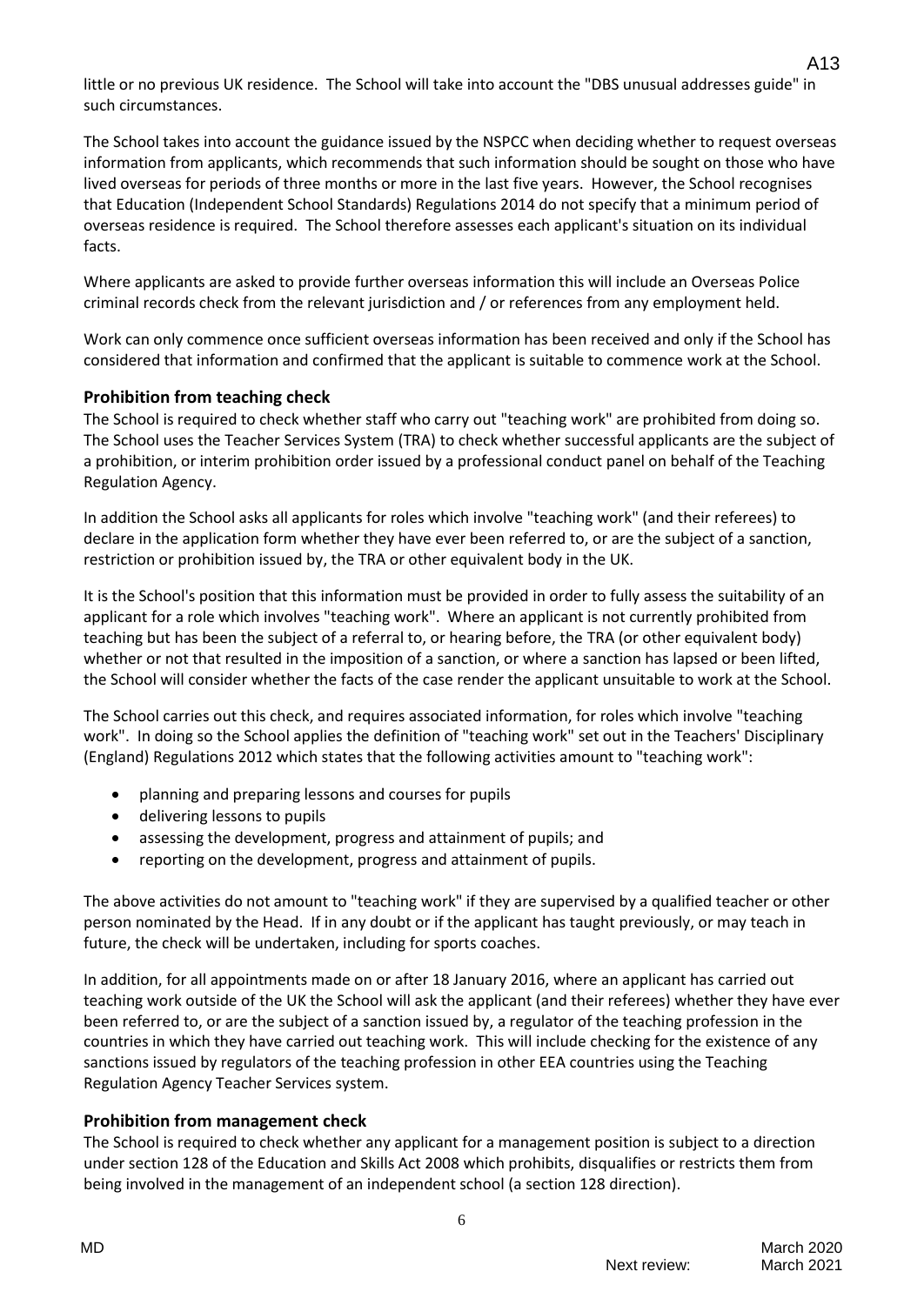This check applies to appointments to the following positions made on or after 12 August 2015:

- Head
- teaching posts on the senior leadership team
- teaching posts which carry a departmental head role; and
- support staff posts on the senior leadership team.

It also applies to appointments to the governing body.

The relevant information is contained in the enhanced DBS disclosure certificate (which the School obtains for all posts at the School that amount to regulated activity). It can also be obtained through the Teacher Services System (TRA). The School will use either, or both, methods to obtain this information.

In addition the School asks all applicants for management roles to declare in the application form whether they have ever been the subject of a referral to the Department for Education, or are subject to a section 128 direction or any other sanction which prohibits, disqualifies or restricts them from being involved in the management of an independent school.

It is the School's position that in order to fully assess the suitability of an applicant for a management role it must be provided with the above information. Where an applicant is not currently prohibited from management but has been the subject of a referral to, or hearing before, the Department for Education or other appropriate body whether that resulted in the imposition of a section 128 direction or other sanction, or where a section 128 direction or other sanction has lapsed or been lifted, the School will consider whether the facts of the case render the applicant unsuitable to work at the School.

# **Disqualification from acting as a charity trustee or senior manager**

# **Background**

Under the Charities Act 2011 it is a criminal offence for a person to act as a trustee or senior manager of a charity when disqualified from doing so. The Charities Act 2011 sets out the grounds on which a person can be disqualified from acting as a trustee or senior manager. These include various spent and unspent criminal offences and other sanctions.

# **Who is covered**

A person is considered to be a charity trustee if they are one of the people who have general control and management of the administration of the charity. In an independent school the trustees will typically be the governors of the school.

Senior managers include those employees who report directly to the charity trustees or have responsibility for the overall management and control of the charity's finances. At the School the disqualification rules will be applicable to all governors, the Head, Bursar and potentially other senior staff who report directly to the governors.

# **Self-declaration**

All those who are covered by the disqualification rules are required to complete a self-declaration form to confirm whether, to the best of their knowledge, they are subject to any of the disqualification criteria.

A failure to disclose relevant information, or the provision of false information, which subsequently comes to the School's attention may result in the termination of an appointment as a governor or senior manager or the withdrawal of an offer of employment and may also amount to a criminal offence.

All those who are required to complete a self-declaration form are also under an ongoing duty to inform the School if there is a change in their circumstances that results or may result in them becoming disqualified from acting as a governor or senior manager.

# **Waiver**

A person who discloses that one or more of the disqualification criteria is applicable to them may apply to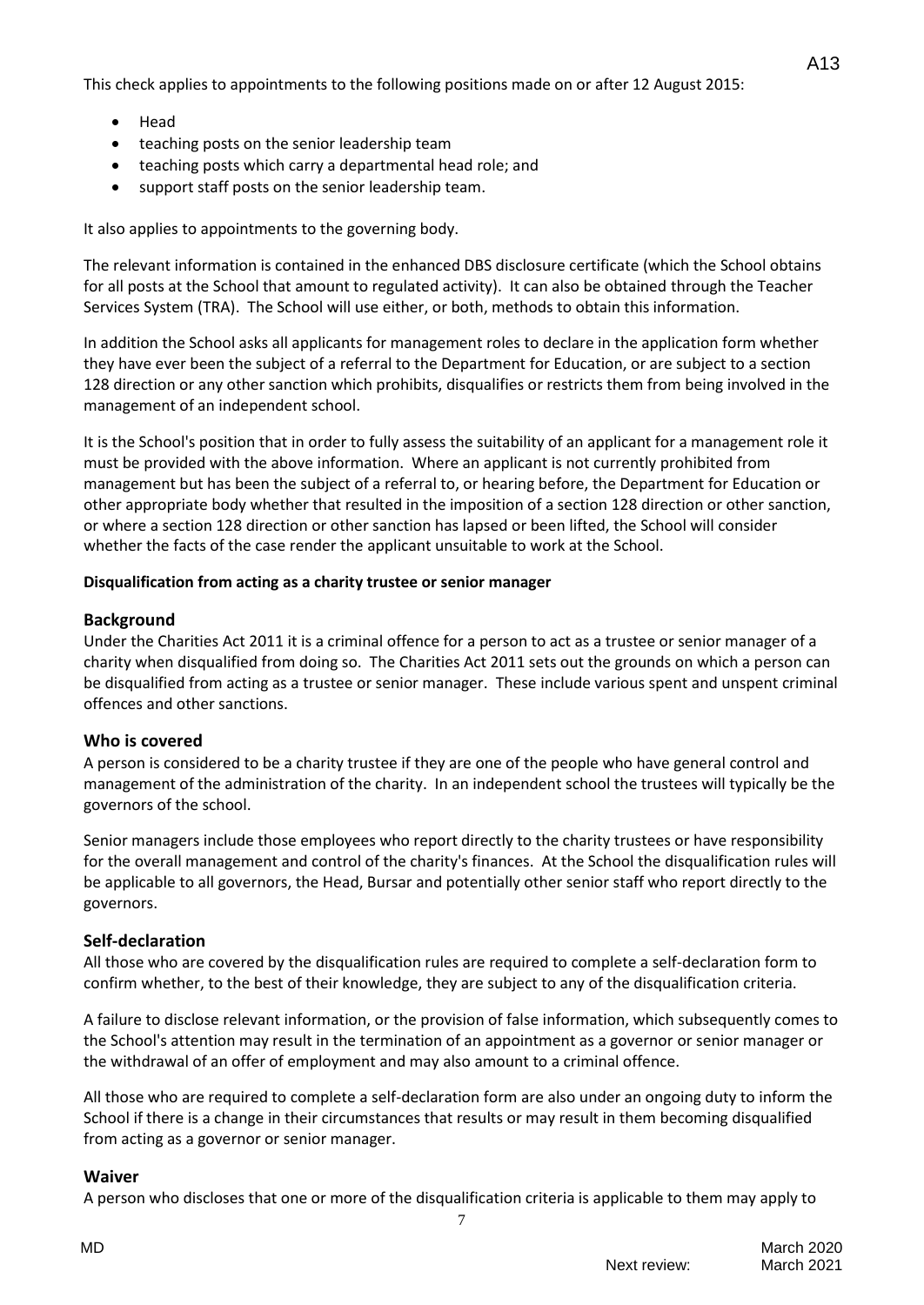the Charity Commission for a waiver of the disqualification.

The School may at its absolute discretion withdraw an offer of employment for a senior manager or cease or terminate an appointment to the governing body if a waiver application becomes necessary or is rejected by the Charity Commission. The School is under no obligation to await the outcome of a Charity Commission waiver application before taking such action.

## **Childcare disqualification**

The Childcare Act 2006 (**Act**) and the Childcare (Disqualification) Regulations 2009 (**Regulations**) state that it is an offence for the School to employ anyone in connection with our early years provision (**EYP**) or later years provision (**LYP**) who is disqualified, or for a disqualified person to be directly involved in the management of EYP or LYP.

## **Definitions**

EYP includes usual school activities and any other supervised activity for a child up to 1 September after the child's 5th birthday, which takes place on the school premises during or outside of the normal school day;

LYP includes provision for children not in EYP and under the age of 8 which takes place on school premises outside of the normal school day, including, for example breakfast clubs, after school clubs and holiday clubs. It does not include extended school hours for co-curricular activities such as sports activities.

DUCA states that only those individuals who are employed directly to provide childcare are covered by the Regulations. "Childcare" means any form of care for a child, which includes education and any other supervised activity for a child who is aged 5 or under. "Childcare" in LYP does not include education during school hours but does cover before and after school clubs.

## **Relevant roles**

Roles which will be covered by the Regulations are teaching and teaching assistant positions in EYP, and those which involve the supervision of under 8s in LYP. Those who are directly involved in the management of EYP and LYP include the Head, and may also include other members of the leadership team as well as those involved in the day to day management of EYP or LYP at the School.

DUCA contains an express statement that cleaners, drivers, transport escorts, catering and office staff are not covered by the Regulations.

Some roles at the School may involve the provision of childcare in EYP or LYP on an occasional basis. They will not automatically be within the scope of the Regulations and the School will therefore consider whether they do on a case by case basis. The Regulations only apply to a limited number of roles within the School but do extend beyond employees to governors and volunteers who carry out relevant work in EYP or LYP.

# **Grounds for disqualification**

The grounds on which a person will be disqualified from working in connection with EYP or LYP are set out in the Regulations. They are not only that a person is barred from working with children (by inclusion on the Children's Barred List) but also include:

- having been cautioned (after 6 April 2007) for, or convicted of, certain criminal offences including violent and sexual criminal offences against children and adults whether committed in the United Kingdom or overseas;
- various grounds relating to the care of children, including where an order is made in respect of a child under the person's care;
- having been refused registration for the provision of childcare (including nurseries, day care and child minding or other childcare), having been disqualified from any such registration or having had that registration cancelled;
- having been refused an application for registration of a children's home or having had any such registration cancelled;
- having been prohibited, restricted or disqualified from private fostering.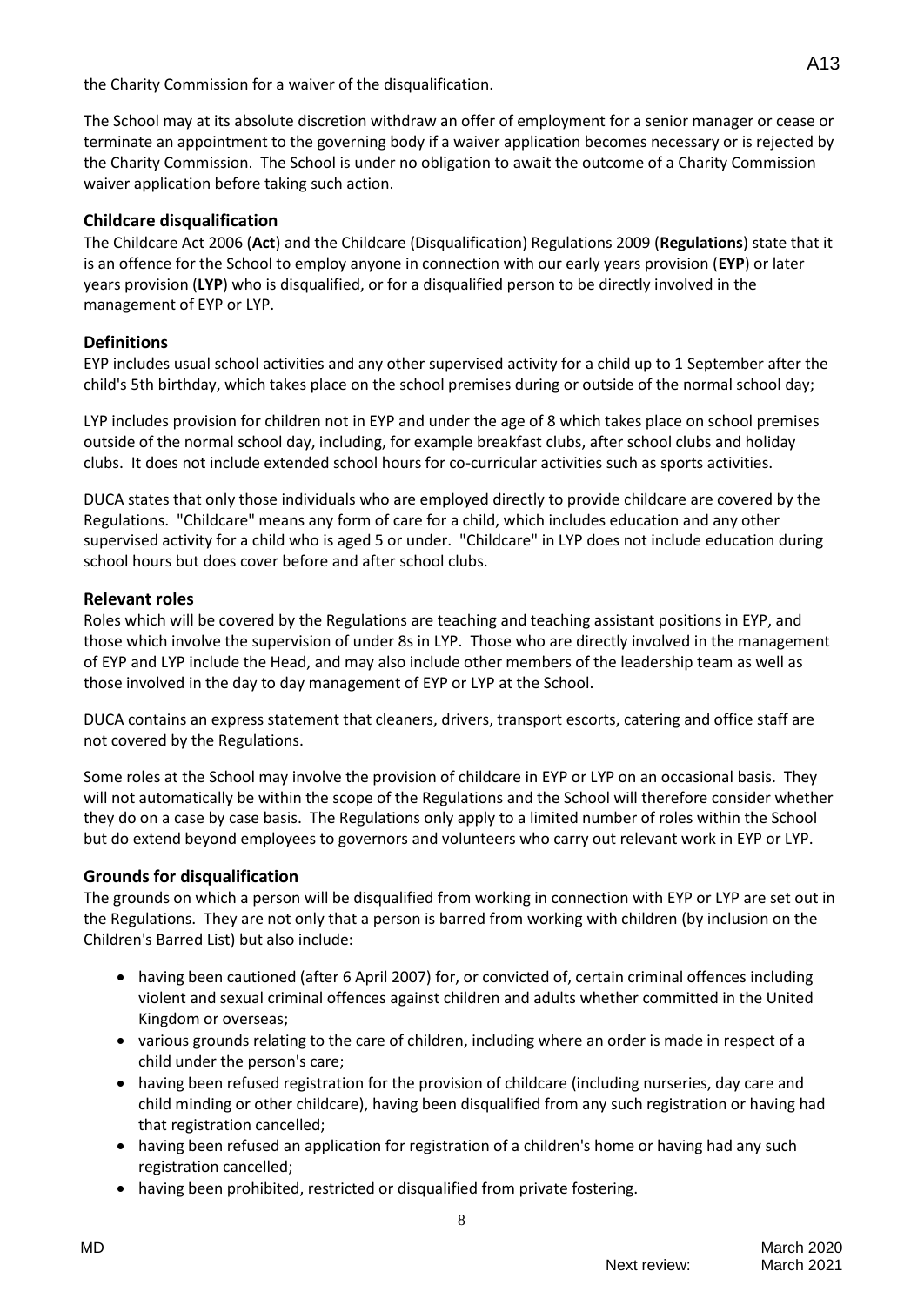# **Self-declaration form**

All applicants to whom an offer of employment is made to carry out a relevant role in EYP or LYP will be required to complete a self-declaration form confirming whether they meet any of the criteria for disqualification under the Regulations.

The School will decide whether a role is relevant and within the scope of EYP or LYP by having regard to the guidance in DUCA. Employment with the School in any relevant role will be conditional upon completion of the self-declaration form and upon the applicant not being disqualified.

The School cannot permit any person who is currently disqualified to start work in a relevant role. The School also reserves the right at its absolute discretion to withdraw an offer of employment if, in the opinion of the School, any information disclosed in the self-declaration form renders that person unsuitable to work at the School.

Applicants who have any criminal records information to disclose about themselves must also provide the following information:

- details of the order, restriction, conviction or caution and the date that this was made;
- the relevant court or body and the sentence, if any, which was imposed; and
- a copy of the relevant order or conviction.

**Applicants are not required to disclose a caution or conviction for an offence committed in the United Kingdom if it has been filtered in accordance with the DBS filtering rules.**

**For the avoidance of doubt the School does not require applicants to request any criminal records information directly from the DBS. The School only requires applicants to provide relevant information about themselves "to the best of their knowledge".**

#### **Waiver of a disqualification**

A person who discloses information which appears to disqualify them from working in a relevant role may apply to Ofsted for a waiver of the disqualification. The School may withdraw an offer of employment at its absolute discretion and is under no obligation to await the outcome of an Ofsted waiver application. If a waiver application is rejected the School will withdraw the conditional offer of employment.

## **Retention of disqualification information**

The School will securely destroy any information which is provided by an applicant which is not relevant to the childcare disqualification requirements as soon as it is established that it is not relevant. Where a person appointed to a role at the School is found to be disqualified the School will retain any relevant information only for the period it takes for a waiver application to be heard and the decision communicated to the School, after which it will be securely destroyed.

#### **Continuing duty to disclose change in circumstances**

After making this declaration staff in a relevant role are under an on-going duty to inform the School if their circumstances change in a way which would mean they subsequently meet any of the criteria for disqualification. Any failure to disclose relevant information now, or of a future change in circumstances, will be treated as a serious disciplinary matter and may lead to the withdrawal of a job offer or dismissal for gross misconduct.

#### **Medical fitness**

The School is legally required to verify the medical fitness of anyone to be appointed to a post at the School, after an offer of employment has been made but before the appointment can be confirmed.

It is the School's practice that all applicants to whom an offer of employment is made must complete a Health Questionnaire. The School will arrange for the information contained in the Health Questionnaire to

9

be reviewed by the Bursar. This information will be reviewed against the Job Description and the Person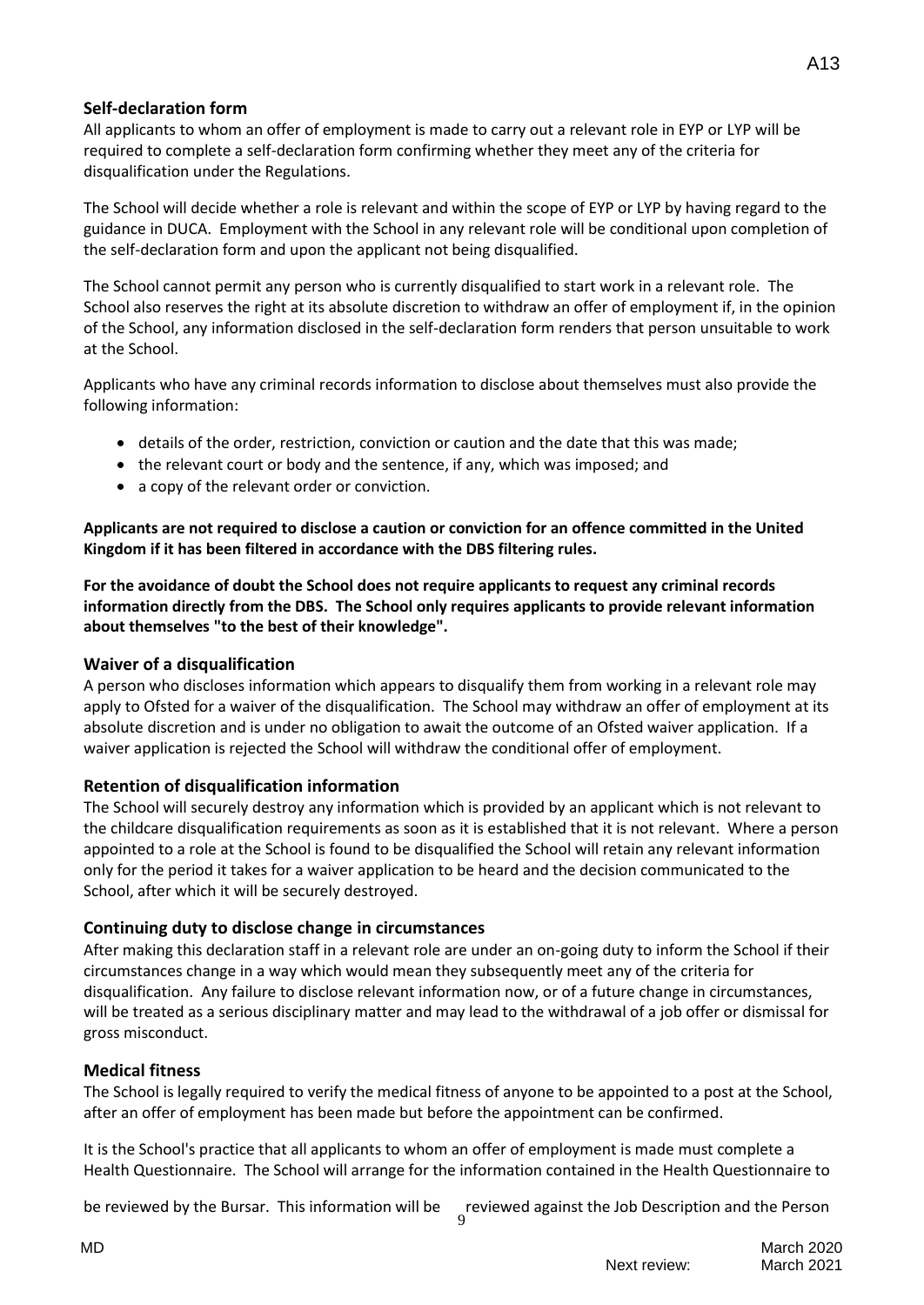Specification for the particular role, together with details of any other physical or mental requirements of the role i.e. proposed timetable, extra- curricular activities, layout of the School etc. If the Bursar has any doubts about an applicant's fitness the School will consider reasonable adjustments in consultation with the applicant. The School may also seek a further medical opinion from a specialist or request that the applicant undertakes a full medical assessment.

Successful applicants will be required to sign a declaration of medical fitness confirming that there are no reasons, on grounds of mental or physical health, why they should not be able to discharge the responsibilities required by the role. If an applicant prefers to discuss this with the School instead, or to attend an occupational health assessment to consider their fitness for the role, they should speak to the Bursar so that appropriate arrangements can be made.

The School is aware of its duties under the Equality Act 2010. No job offer will be withdrawn without first consulting with the applicant, obtaining medical evidence, considering reasonable adjustments and suitable alternative employment.

# **Contractors and agency staff**

The School must complete the same checks for contractors and their employees undertaking regulated activity at the School as it does for its own employees. The School requires written confirmation from the contractor that it has completed these checks on all of those individuals whom it intends will work at the School before any such individual can commence work at the School.

Agencies who supply staff to the School must also complete the pre-employment checks which the School would otherwise complete for its staff. Again, the School requires confirmation that these checks have been completed before an individual can commence work at the School.

The School will independently verify the identity of individuals supplied by contractors or an agency and requires the provision of the DBS disclosure certificate before those individuals can commence work at the School.

## **Volunteers**

The School will request an enhanced DBS disclosure and Children's Barred List information on all volunteers undertaking regulated activity with pupils at or on behalf of the School.

The School will request an enhanced DBS disclosure without Children's Barred List information on all volunteers who do not undertake regulated activity. This is likely to be because their volunteering duties are subject to regular, day to day supervision by a fully checked member of staff or by a volunteer who the School has deemed appropriate to supervise and ensure the safety of those pupils in their care.

Under no circumstances will the School permit an unchecked volunteer to have unsupervised contact with pupils.

It is the School's policy that a new DBS certificate is required for volunteers who will engage in regulated activity but who have not been involved in any activities with the School for three consecutive months or more. Those volunteers who are likely to be involved in activities with the School on a regular basis may be required to sign up to the DBS update service as this permits the School to obtain up to date criminal records information without delay prior to each new activity in which a volunteer participates.

In addition the School will seek to obtain such further suitability information about a volunteer as it considers appropriate in the circumstances. This may include (but is not limited to the following):

- formal or informal information provided by staff, parents and other volunteers
- character references from the volunteer's place of work or any other relevant source; and

10

an informal safer recruitment interview.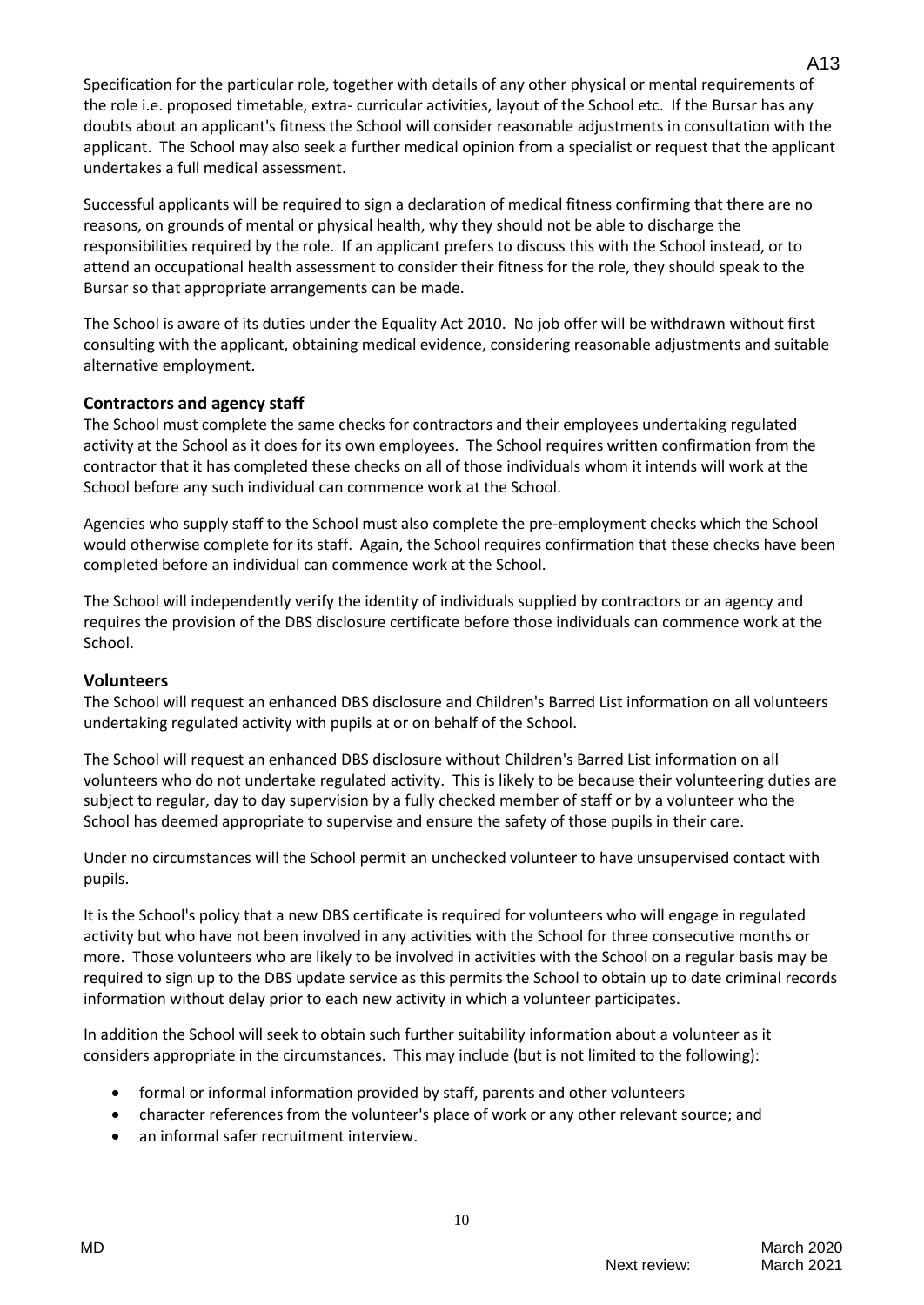## **Visiting speakers and the Prevent Duty**

The Prevent Duty Guidance requires the School to have clear protocols for ensuring that any visiting speakers, whether invited by staff or by pupils, are suitable and appropriately supervised.

The School is not permitted to obtain a DBS disclosure or Children's Barred List information on any visiting speaker who does not engage in regulated activity at the School or perform any other regular duties for or on behalf of the School.

All visiting speakers will be subject to the School's usual visitor's protocol. This will include signing in and out at Reception, the wearing of a visitors badge at all times and being escorted by a fully vetted member of staff between appointments.

Speakers from outside school are checked ahead of time to ensure that they will not use extremist material or footage within their presentation (using google search, checking the companies/charity who they work for, and only using tried and tested speakers who come recommended).

In fulfilling its Prevent Duty obligations the School does not discriminate on the grounds of race, colour, nationality, ethnic or national origin, religion or religious belief, sex or sexual orientation, marital or civil partner status, disability or age.

## **Policy on recruitment of ex-offenders**

## **Background**

The School will not unfairly discriminate against any applicant for employment on the basis of conviction or other details disclosed. The School makes appointment decisions on the basis of merit and ability. If an applicant has a criminal record this will not automatically bar them from employment with the School.

All positions within the School are exempt from the provisions of the Rehabilitation of Offenders Act 1974. All applicants must therefore declare all previous convictions and cautions, including those which would normally be considered "spent" except those received for an offence committed in the United Kingdom if it has been filtered in accordance with the DBS filtering rules.

A failure to disclose a previous conviction (which should be declared) may lead to an application being rejected or, if the failure to disclose is discovered after employment has started, may lead to summary dismissal on the grounds of gross misconduct. A failure to disclose a previous conviction may also amount to a criminal offence.

It is unlawful for the School to employ anyone who is barred from working with children. It is a criminal offence for any person who is barred from working with children to apply for a position at the School. The School will make a report to the police and / or the DBS if:

- it receives an application from a barred person
- it is provided with false information in, or in support of an applicant's application; or
- it has serious concerns about an applicant's suitability to work with children.

## **Assessment criteria**

In the event that relevant information (whether in relation to previous convictions or otherwise) is volunteered by an applicant during the recruitment process or obtained through a disclosure check, the School will consider the following factors before reaching a recruitment decision:

- whether the conviction or other matter revealed is relevant to the position in question
- the seriousness of any offence or other matter revealed
- the length of time since the offence or other matter occurred
- whether the applicant has a pattern of offending behaviour or other relevant matters
- whether the applicant's circumstances have changed since the offending behaviour or other relevant matters; and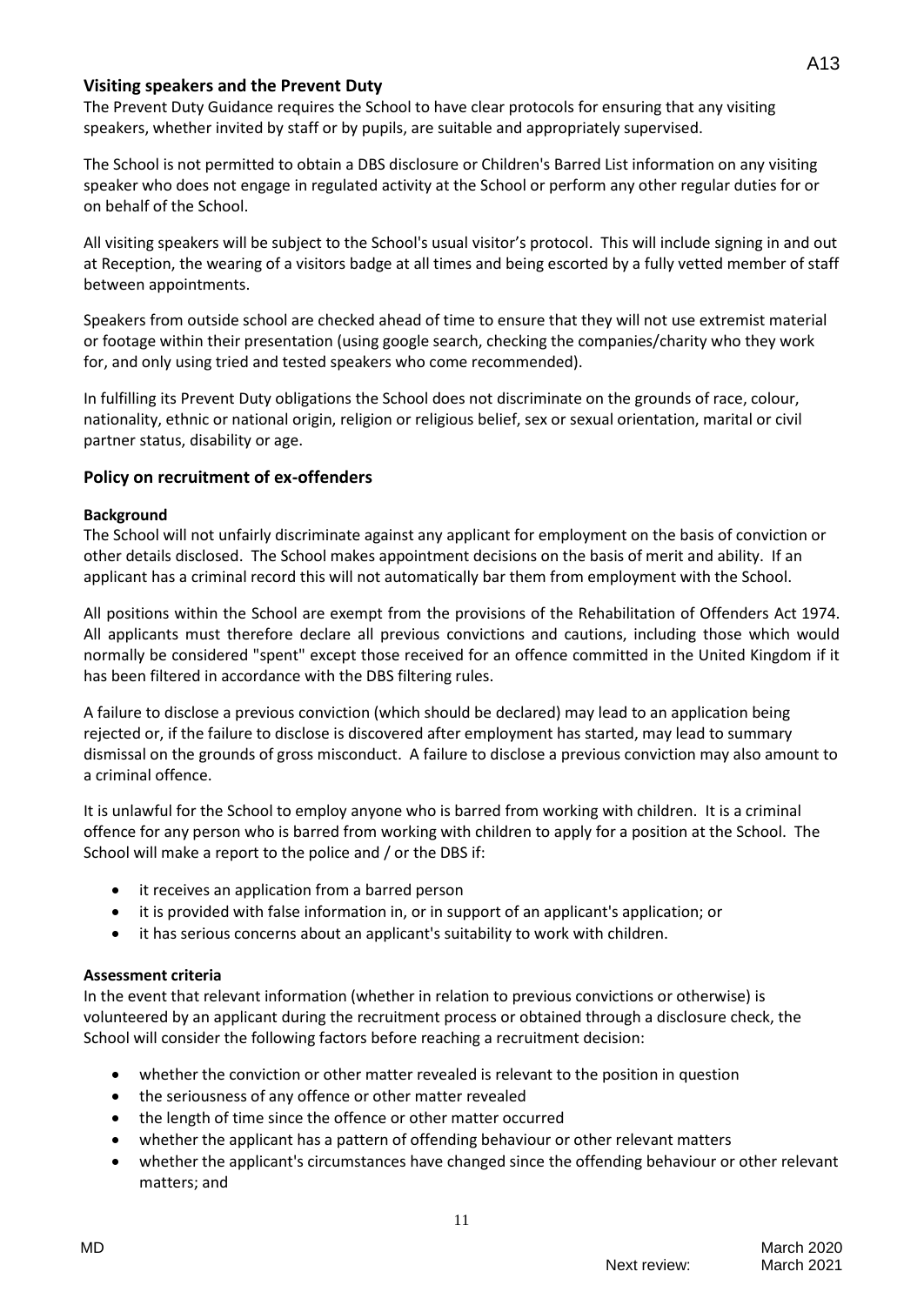- the circumstances surrounding the offence and the explanation(s) offered by the applicant.
- If the post involves regular contact with children, it is the School's normal policy to consider it a high risk to employ anyone who has been convicted at any time of any the following offences:
- murder, manslaughter, rape, other serious sexual offences, grievous bodily harm or other serious acts of violence; or
- serious class A drug related offences, robbery, burglary, theft, deception or fraud.

If the post involves access to money or budget responsibility, it is the School's normal policy to consider it a high risk to employ anyone who has been convicted at any time of robbery, burglary, theft, deception or fraud.

If the post involves some driving responsibilities, it is the School's normal policy to consider it a high risk to employ anyone who has been convicted of drink driving within the last ten years.

## **Assessment procedure**

In the event that relevant information (whether in relation to previous convictions or otherwise) is volunteered by an applicant during the recruitment process or obtained through a disclosure check, the School will carry out a risk assessment by reference to the criteria set out above. The assessment form must be signed by the Bursar or Head of the School before a position is offered or confirmed.

If an applicant wishes to dispute any information contained in a disclosure, they may do so by contacting the DBS. In cases where the applicant would otherwise be offered a position were it not for the disputed information, the School may, where practicable and at its discretion, defer a final decision about the appointment until the applicant has had a reasonable opportunity to challenge the disclosure information.

# **Retention and security of disclosure information**

The School's policy is to observe the guidance issued or supported by the DBS on the use of disclosure information.

The same policy applies to any suitability information obtained about volunteers involved with School activities.

# **Whistleblowing and Performance Reviews**

All staff are trained so that they understand they are expected and encouraged to raise concerns they have, whether related to the safeguarding and welfare of pupils, the conduct of staff or other matters, during the course of their employment in accordance with the School's polices (including the whistleblowing policy, the safeguarding policy and the Staff code of conduct). Safeguarding children is at the centre of the School's culture and is accordingly considered formally during staff performance development reviews and appraisal.

# **Referrals to the DBS and Teaching Regulation Agency (TRA)**

This policy is primarily concerned with the promotion of safer recruitment and details the pre-employment checks that will be undertaken prior to employment being confirmed. Whilst these are pre-employment checks the School also has a legal duty to make a referral to the DBS in circumstances where an individual:

- has applied for a position at the School despite being barred from working with children; or
- has been removed by the School from working in regulated activity (whether paid or unpaid), or has resigned prior to being removed, because they have harmed, or pose a risk of harm to, a child.

If the individual referred to the DBS is a teacher, the School may also decide to make a referral to the Teaching Regulation Agency (TRA).

# **Job Applicant Privacy Notice (GDPR)**

The School is legally required to carry out the pre-appointment checks detailed in this procedure. Staff and prospective staff will be required to provide certain information to the School to enable the School to carry out the checks that are applicable to their role. The School will also be required to provide certain

12

A13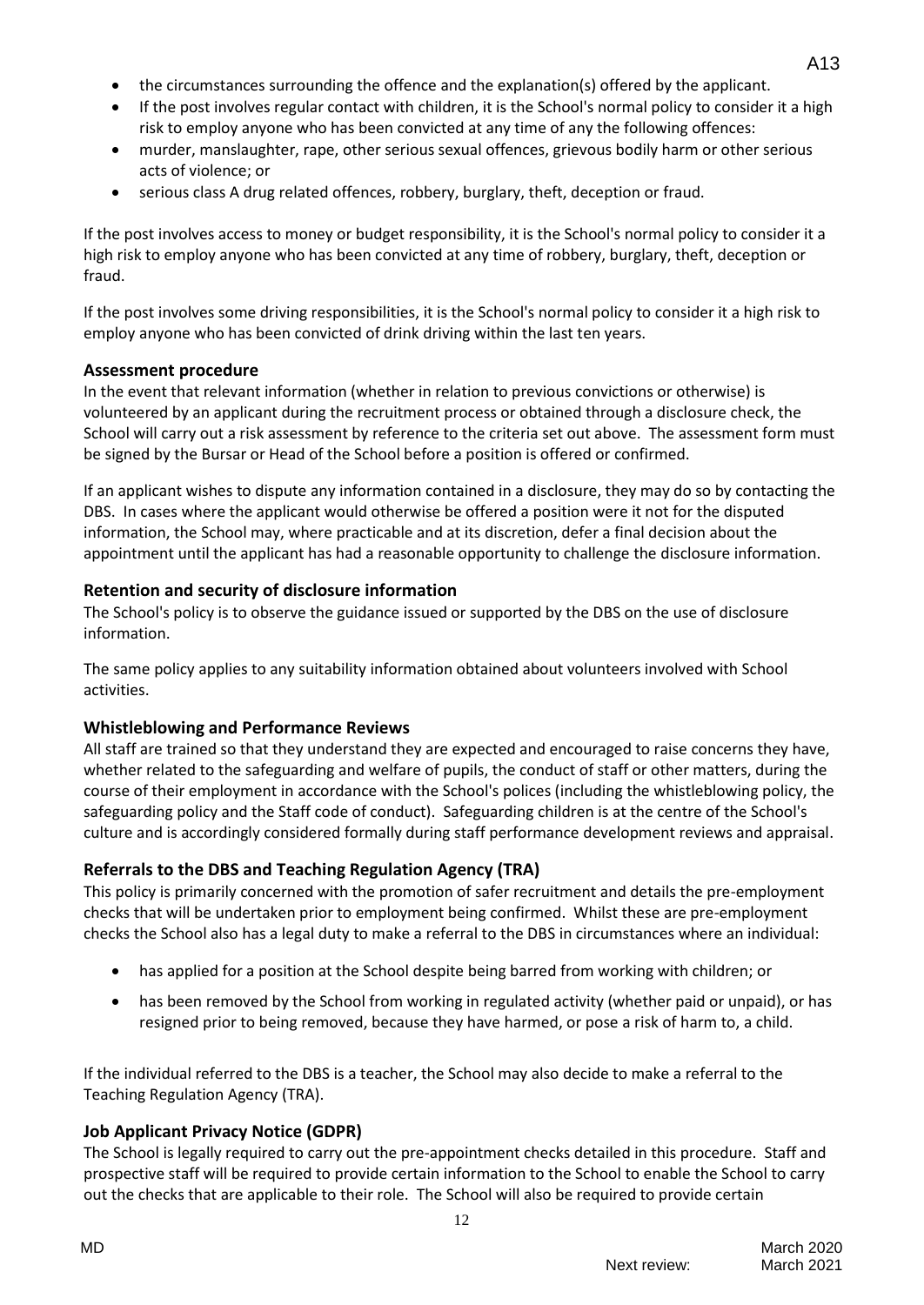information to third parties, such as the Disclosure and Barring Service and the Teaching Regulation Agency (previously known as the National College for Teaching and Leadership (**NCTL**)). Failure to provide requested information may result in the School not being able to meet its employment, safeguarding or legal obligations. The School will process personal information in accordance with its Staff Privacy Notice.

# **Data Protection Principles**

In relation to your personal data, we will:

- Process it fairly, lawfully and in a clear, transparent way
- Collect your data only for reasons that we find proper for the course of your employment
- Only use it in the way that we have told you about
- Ensure it is correct and up to date
- Keep your data for only as long as we need it
- Process it in a way that ensure it will not be used for anything that you are not aware of or have consented to

## **How we collect your data**

We collect data about you in a variety of ways including the information you would normally include in an application form, cover letter, references or notes made during the recruitment interview. Further information will be collected directly from you when you complete forms at the start of your employment, for example, bank and next of kin details. Other details may be in the form of official documentation such as your driving licence, passport or other right to work evidence.

In some cases, we will collect date about you from third parties, such as employment agencies, former employers whether gather references.

Personal data is kept in confidential personnel files within the School's HR department and IT systems.

### **Sharing your data**

Your data will be shared with colleagues within the School where it is necessary for them to undertake their duties with regard to recruitment. This includes the Bursary department, Bursar, Head or any member of the Senior Management Team responsible for interviewing you.

## **Retention of data**

In-line with data protection principles, we only keep your data for as long as we need it for and this will depend on whether you are successful in obtaining employment with us. If you application is not successful and we have not sought consent or you have not provided consent upon our request to keep you data for the purpose of future suitable job vacancies, we will keep your data for 6 months once the recruitment exercise ends. Your data will be professionally shredded and destroyed.

If your application is successful, your data will be kept and transferred to the systems we administer for employees. We have a separate privacy notice for employees, which will be provided to you.

## **Your rights in relation to your data**

The law on data protection gives you certain rights in relation to the data we hold on you. These are:

- the right to be informed. This means that we must tell you how we use your data, and this is the purpose of this privacy notice
- the right of access. You have the right to access the data that we hold on you. To do so, you should make a subject access request
- the right for any inaccuracies to be corrected. If any data that we hold about you is incomplete or inaccurate, you are able to require us to correct it
- the right to have information deleted. If you would like us to stop processing your data, you have the right to ask us to delete it from our systems where you believe there is no reason for us to continue processing it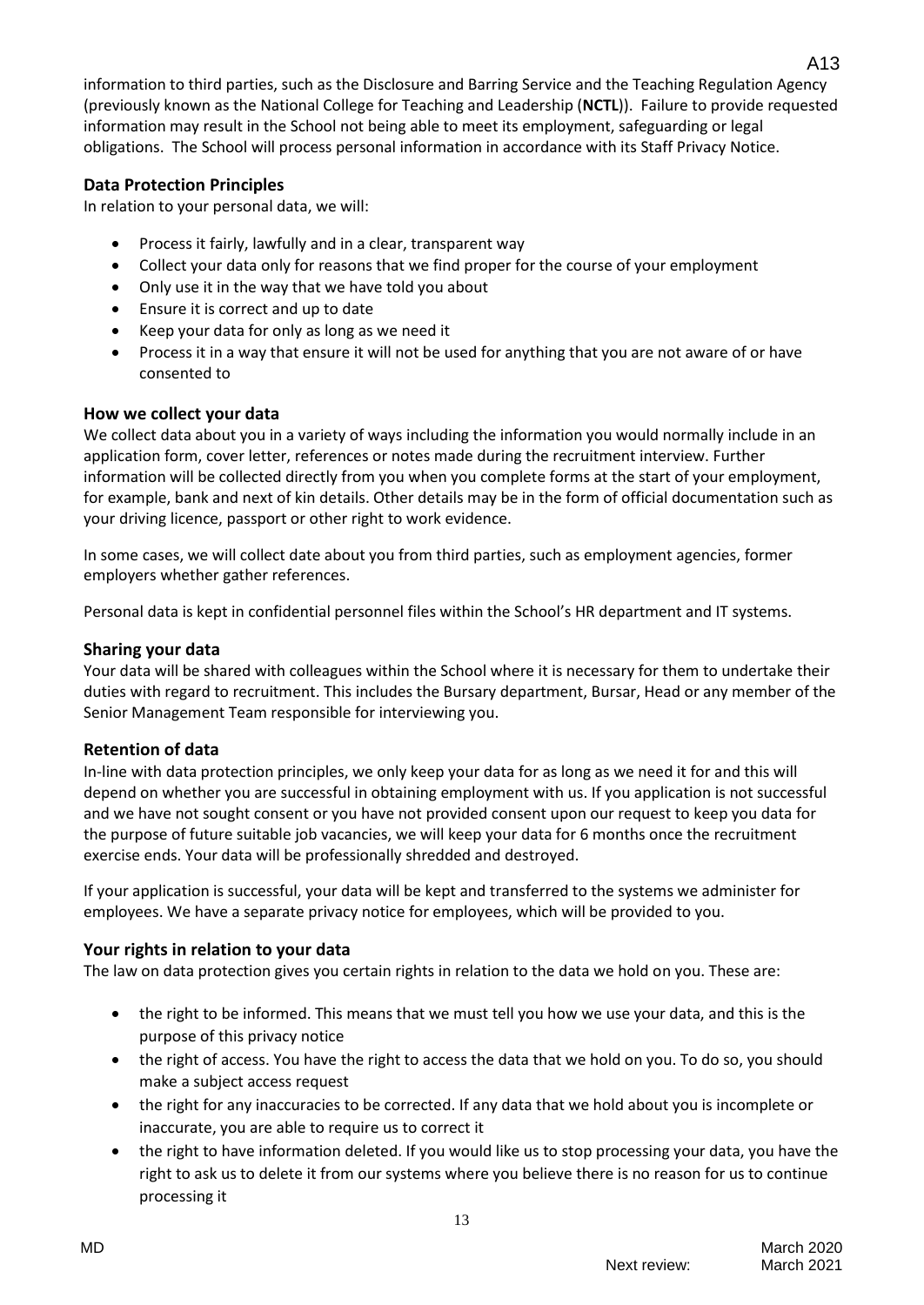- the right to restrict the processing of the data. For example, if you believe the data we hold is incorrect, we will stop processing the data (whilst still holding it) until we have ensured that the data is correct
- the right to portability. You may transfer the data that we hold on you for your own purposes
- the right to object to the inclusion of any information. You have the right to object to the way we use your data where we are using it for our legitimate interests
- the right to regulate any automated decision-making and profiling of personal data. You have a right not to be subject to automated decision making in way that adversely affects your legal rights.

Where you have provided consent to our use of your data, you also have the unrestricted right to withdraw that consent at any time. Withdrawing your consent means that we will stop processing the data that you had previously given us consent to use. There will be no consequences for withdrawing your consent. However, in some cases, we may continue to use the data where so permitted by having a legitimate reason for doing so.

If you wish to exercise any of the rights explained above, please contact the School Bursar on [bursar@chafyngrove.co.uk](mailto:bursar@chafyngrove.co.uk)*.*

## **Making a complaint**

The supervisory authority in the UK for data protection matters is the Information Commissioner (ICO). If you think your data protection rights have been breached in any way by us, you are able to make a complaint to the ICO.

## **Queries**

If an applicant has any queries on how to complete the application form or any other matter he / she should contact the Bursar.

14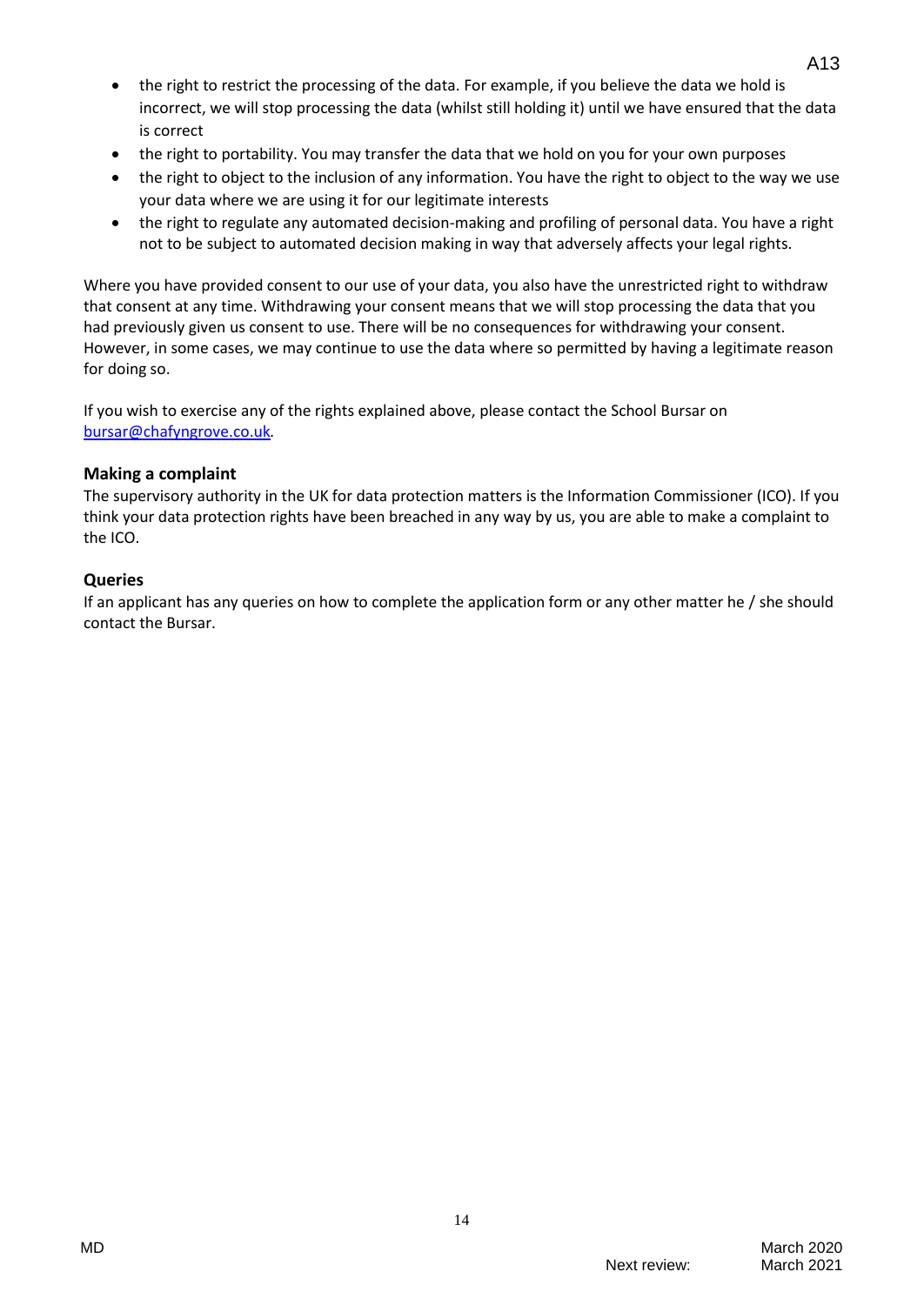### **Group 1: primary identity documents**

current valid passport

biometric residence permit (UK)

current driving licence (photocard - full or provisional (UK / Isle of Man / Channel Islands and EEA)

birth certificate - issued within 12 months of birth (UK, Isle of Man and Channel Islands - including those issued by UK authorities overseas, such as Embassies, High Commissions and HM Forces)

adoption certificate (UK and Channel Islands)

#### **Group 2a: trusted government documents**

current driving licence (photocard - full or provisional (all countries outside the EEA excluding Isle of Man and Channel Islands)

current driving licence (paper version; UK / Isle of Man / Channel Islands and EEA; full or provisional)

birth certificate - issued after time of birth (UK, Isle of Man and Channel Islands)

marriage / civil partnership certificate (UK and Channel Islands)

immigration document, visa or work permit (issued by a country outside the EEA. Valid only for roles whereby the applicant is living and working outside of the UK. Visa / permit must relate to the non EEA country in which the role is based)

15

HM Forces ID card (UK)

fire arms licence (UK, Channel Islands and Isle of Man)

All driving licences must be valid.